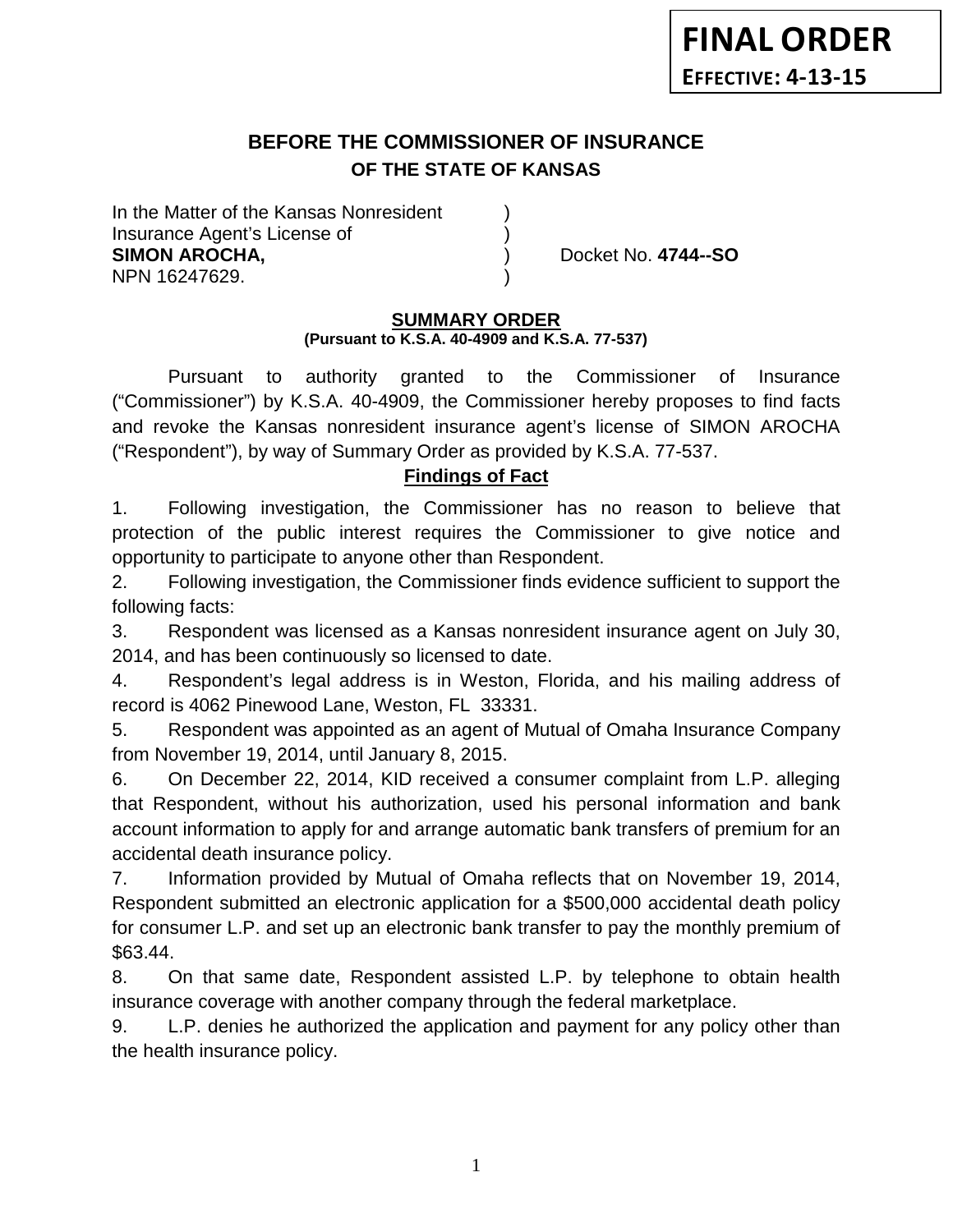10. L.P. states that, after he noticed the premium payment on his bank statement, he attempted several times to call Respondent, but Respondent did not return his calls, so he contacted Mutual of Omaha directly to cancel the policy.

11. Because L.P., who is 46 years old, pays only a \$17.06 monthly premium payment for health insurance, it appears his income is high enough to qualify for a subsidy but low enough for a substantial one.

12. L.P.'s grandmother is the sole beneficiary named on the policy.

13. In the absence of exceptional circumstances, a half million dollar accidental death policy appears highly unsuitable, even if authorized.

14. In his responses to KID inquiries, Respondent stated that, based on a lead, he spoke with L.P. and his grandmother by telephone on November 15, 2014.

15. Respondent stated they were in the market for health insurance because their premium costs would be rising in 2015.

16. Respondent refers to the insurance needs of L.P. and his grandmother as if both were in the same situation, yet a 46-year-old person's grandmother would be well above the age of Medicare eligibility.

17. It appears from the complaint itself and Respondent's response that L.P. required his grandmother's assistance to enroll in his health insurance plan.

18. Respondent stated he "set them up with a plan" that would cost L.P. approximately \$100 less, and offered him the accidental death policy to be purchased with the savings.

19. Respondent suggested he would not have known to name L.P.'s grandmother as beneficiary if L.P. had not known he was applying for life insurance and named a beneficiary.

20. Respondent's explanation is not credible because Respondent named I.P. as a beneficiary but did not include her date of birth in the blank on the application, and the circumstances suggest Respondent would have known I.P.'s name from the conversation about L.P.'s health insurance but would not have had her date of birth since she would not have been purchasing insurance.

21. By letter of March 9, 2015, addressed to Respondent at his address of record, counsel for KID invited Respondent to reply by March 20, 2015, if he disputed the above statements of fact.

22. Respondent has not replied, and the letter has not been returned; thus, the facts are deemed undisputed.

## **Applicable Law**

23. K.S.A. 40-4909(a) provides, in relevant part:

"The commissioner may deny, suspend, revoke or refuse renewal of any license issued under this act if the commissioner finds that the applicant or license holder has: . . .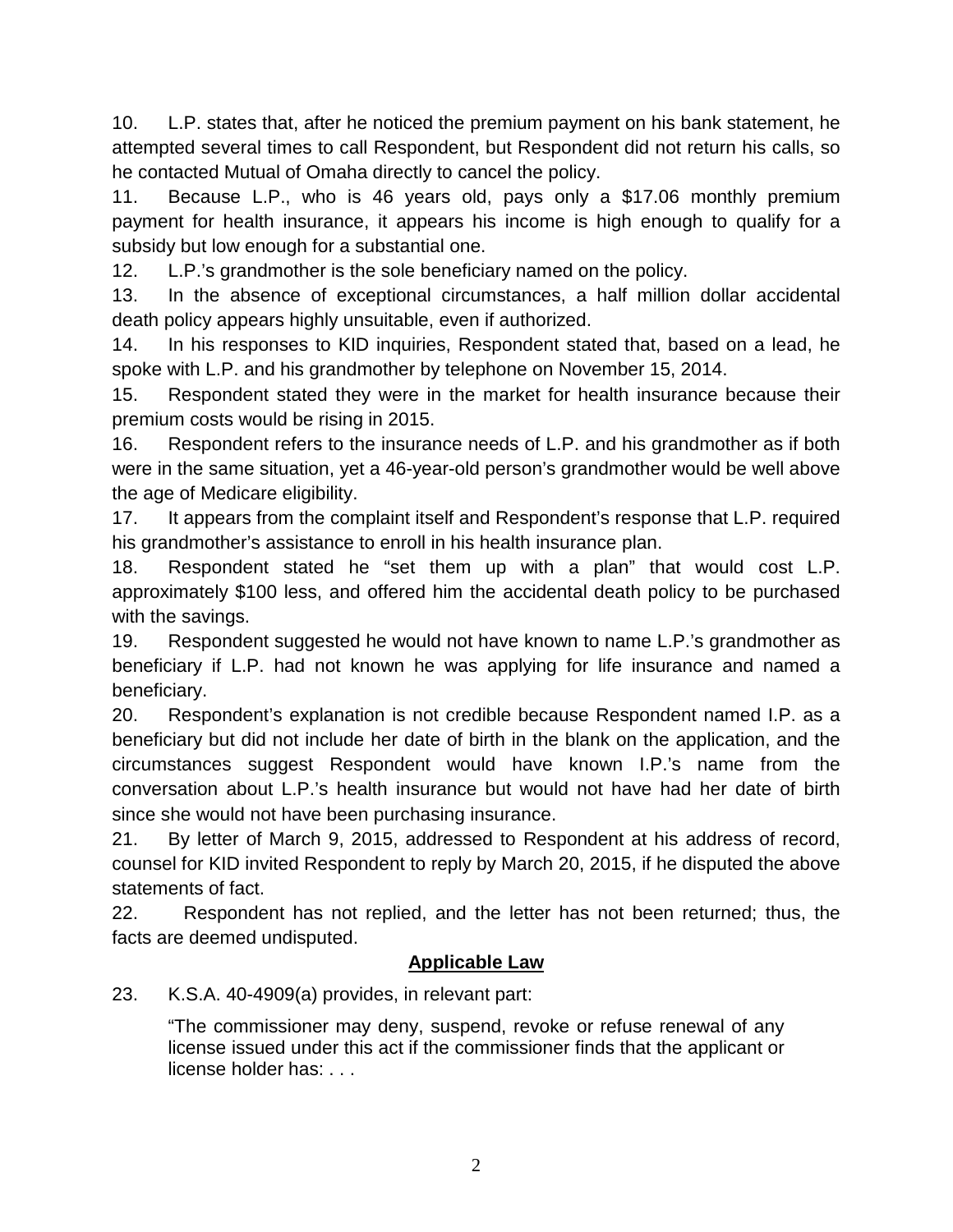(4) Improperly withheld, misappropriated or converted any moneys or properties received in the course of doing insurance business. . . .

(7) Admitted to or been found to have committed any insurance unfair trade practice or fraud in violation of K.S.A. 40-2404, and amendments thereto.

(8) Used any fraudulent, coercive, or dishonest practice, or demonstrated any incompetence, untrustworthiness or financial irresponsibility in the conduct of business in this state or elsewhere. . . .

(10) Forged another person's name to an application for insurance or to any document related to an insurance transaction." K.S.A. 2014 Supp. 40-4909(a).

24. "Making false or fraudulent statements or representations on or relative to an application for an insurance policy, for the purpose of obtaining a fee, commission, money or other benefit from any insurer, agent, broker or individual" is an insurance unfair trade practice. K.S.A. 2014 Supp. 40-2404(11).

25. "The following shall be deemed prohibited, unfair or deceptive acts or practices in the selling of insurance:

(5) recommending to a prospective purchaser the purchase or replacement of any life insurance policy or annuity contract with reasonable grounds to believe that the recommendation is unsuitable for the applicant on the basis of information furnished by this person, or otherwise obtained. K.A.R. §40-2-14(c)

26. In addition, the Commissioner may revoke any license issued under the Insurance Agents Licensing Act if the Commissioner finds that the interests of the insurer or the insurable interests of the public are not properly served under such license. K.S.A. 2014 Supp. 40-4909(b).

27. A person whose license has been revoked or suspended may not be employed directly or indirectly by an insurance company and "may not perform any act toward the solicitation of or transaction of" insurance business in Kansas. K.S.A. 2014 Supp. 40- 4909(g).

28. "Any action taken under this section which affects any license or imposes any administrative penalty shall be taken only after notice and an opportunity for hearing conducted in accordance with the provisions of the Kansas administrative procedures act." K.S.A. 2014 Supp. 40-4909(c).

## **Conclusions of Law**

29. The Commissioner has jurisdiction over Respondent as well as the subject matter of this proceeding, and such proceeding is held in the public interest.

30. The Commissioner finds that action may be taken against Respondent's license pursuant to K.S.A. 40-4909(a)(4) because Respondent used L.P.'s bank account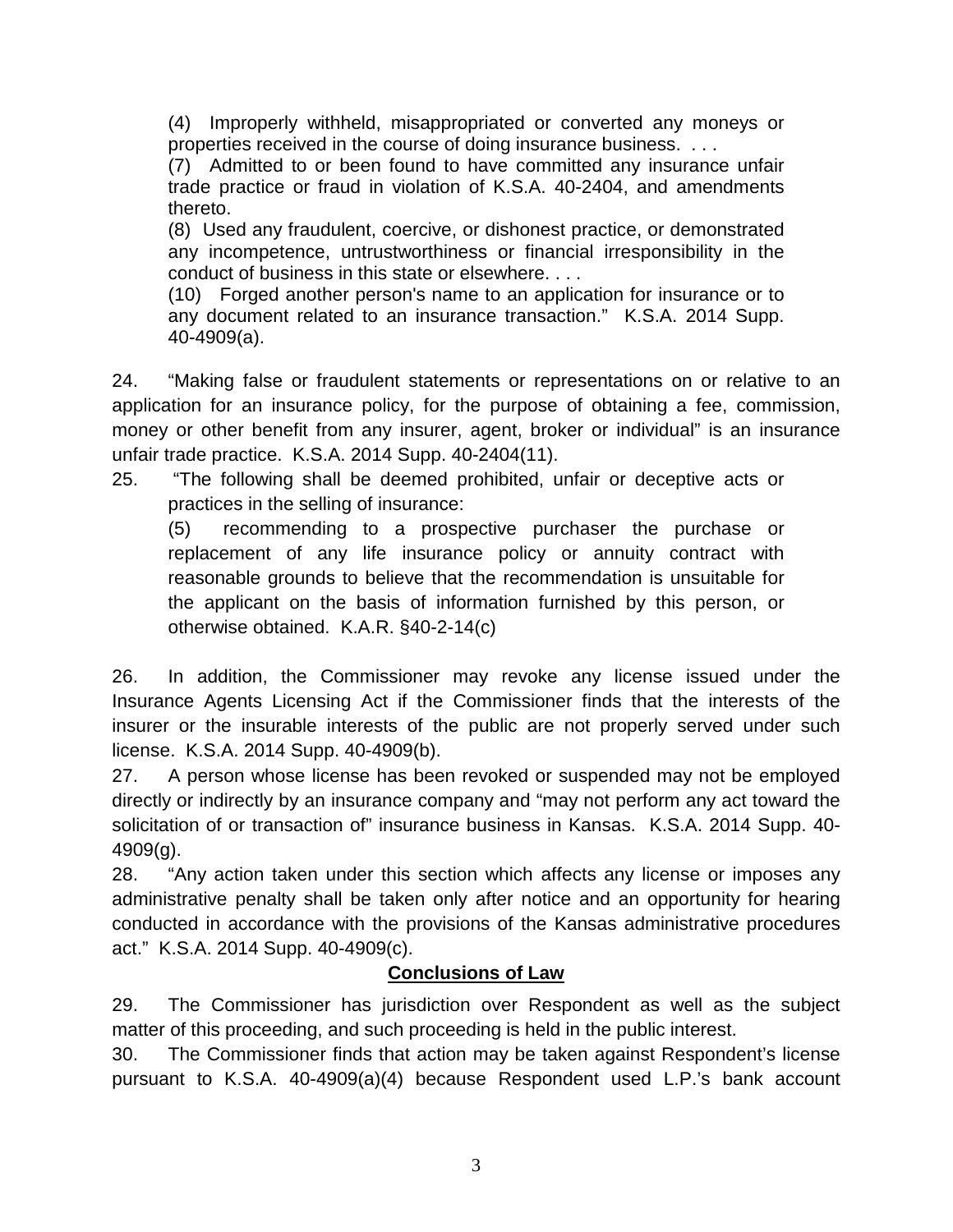information, obtained in the course of doing insurance business, to convert funds to pay unauthorized premium.

31. The Commissioner finds that action may be taken against Respondent's license pursuant to K.S.A. 40-4909(a)(7) because Respondent has made false or fraudulent statements or representations on or relative to an application for an insurance policy, for the purpose of obtaining a fee, commission, money or other benefit from any insurer, agent, broker or individual, which is an insurance unfair trade practice as defined by K.S.A. 40-2404(11).

32. Alternatively, even if L.P. authorized purchase of the policy, action could be taken against Respondent's license pursuant to K.S.A. 40-4909(a)(7) because Respondent committed an unfair trade practice as defined by K.A.R. §40-2-14 by recommending an unsuitable purchase.

33. The Commissioner finds that Respondent's license may be revoked pursuant to K.S.A. 40-4909(a)(8) because Respondent used a fraudulent, coercive, and dishonest practice in applying for and transferring premium for an accidental death policy without L.P.'s authorization and was dishonest in his responses to KID.

34. Finally, the Commissioner concludes that Respondent's license may be revoked pursuant to K.S.A. 40-4909(b) because it is not serving the interests of insurers or the insurable interests of the public.

35. Based on the facts and circumstances set forth herein, it appears that the use of summary proceedings in this matter is appropriate, in accordance with the provisions set forth in K.S.A. 77-537(a), in that the use of summary proceedings does not violate any provision of the law, the protection of the public interest does not require the KID to give notice and opportunity to participate to persons other than Respondent, and after investigation, KID believes in good faith that the allegations will be supported to the applicable standard of proof.

## **Policy to be Served**

Before issuing an insurance agent license, the Commissioner must determine that the applicant is qualified and has not committed any act that would be grounds for denial, suspension, or revocation. K.S.A. 40-4905(b) and K.S.A. 40-4906. Further, the Commissioner may revoke any license issued under the Insurance Agents Licensing Act if the Commissioner finds that the interests of the insurer or the insurable interests of the public are not properly served under the license. K.S.A. 40-4909(b). Thus, the Commissioner is charged with licensing, or continuing to license, persons or entities to sell, solicit, or negotiate insurance in the State of Kansas only if their conduct indicates they are both qualified and trustworthy. The following action is appropriate to promote the security and integrity of the insurance business and protect insurance consumers.

**THE COMMISSIONER OF INSURANCE THEREFORE ORDERS** that the Kansas nonresident insurance agent's license of **SIMON AROCHA** is hereby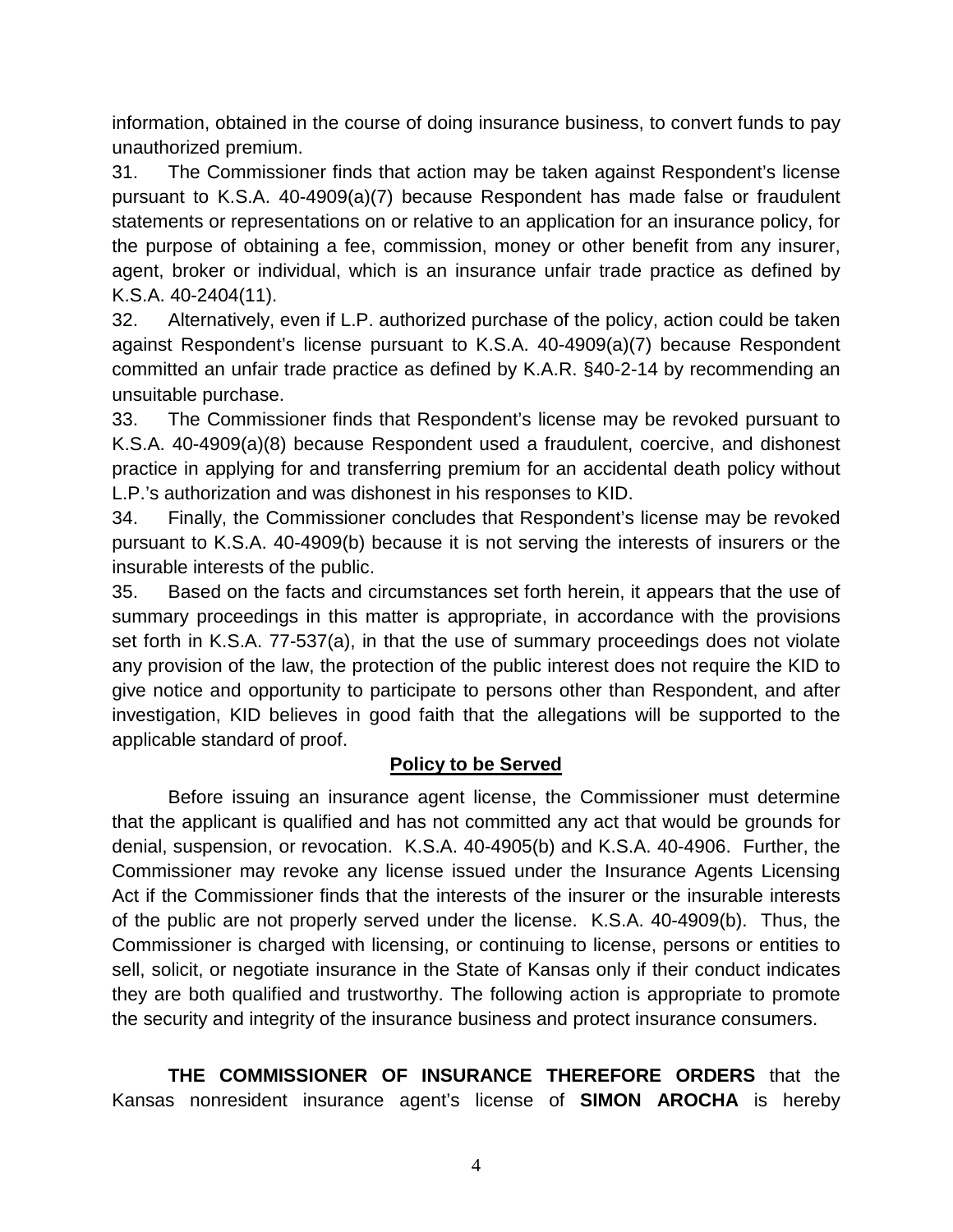**REVOKED**, and **SIMON AROCHA** shall **CEASE and DESIST** from the sale, solicitation, or negotiation of insurance, doing any act toward the sale, solicitation, or negotiation of insurance, and/or receiving compensation deriving from the sale, solicitation, or negotiation of insurance in Kansas or on Kansas risks through business conducted on and after the effective date of this order

### **IT IS SO ORDERED THIS \_\_25th\_\_ DAY OF MARCH 2015, IN THE CITY OF TOPEKA, COUNTY OF SHAWNEE, STATE OF KANSAS.**



/s/ Ken Selzer Ken Selzer, CPA Commissioner of Insurance

BY:

/s/ Diane Minear Diane Minear Interim General Counsel